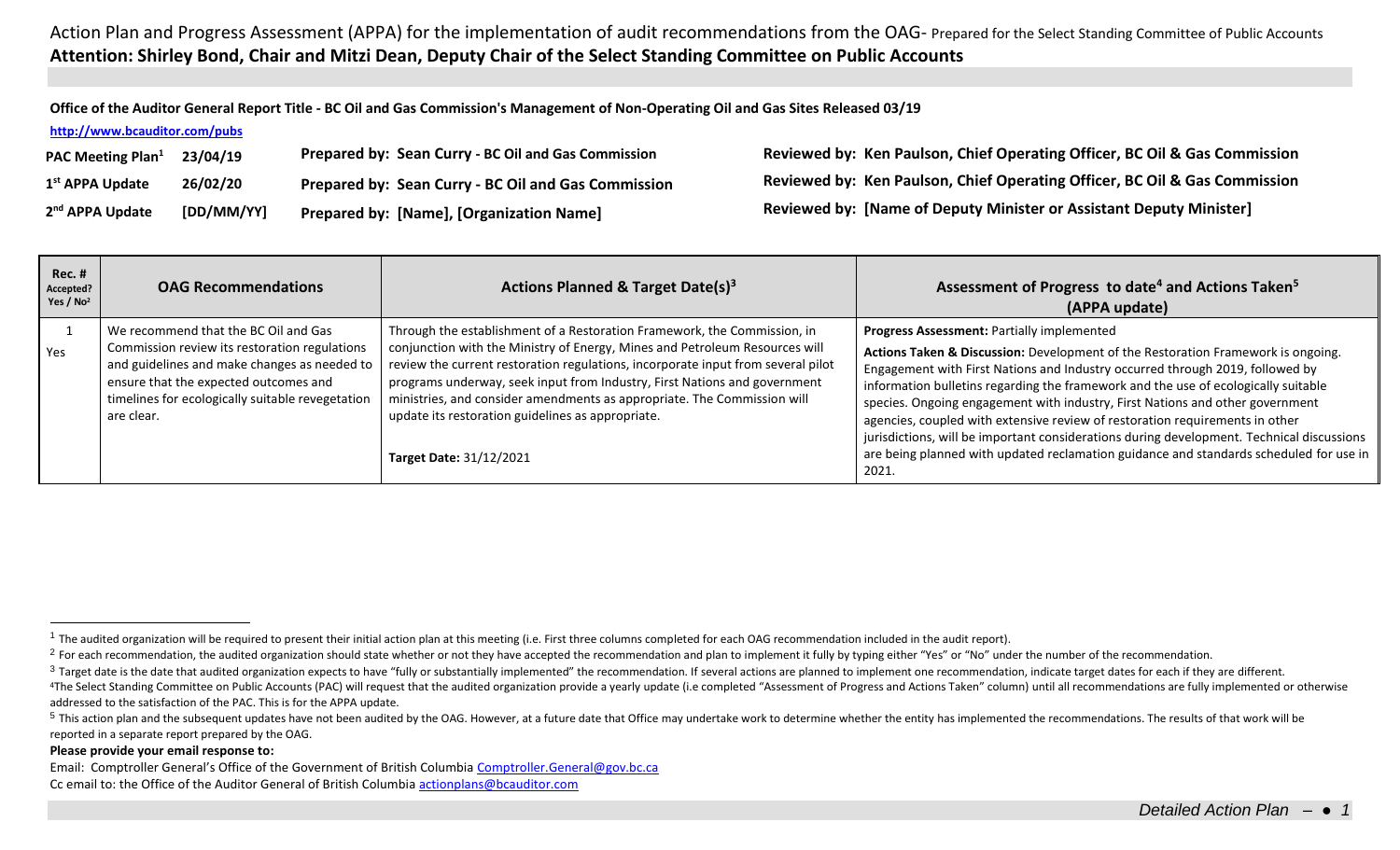| <b>Rec. #</b><br>Accepted?<br>Yes / $No2$ | <b>OAG Recommendations</b>                                                                                                                                                                                                                                                                                      | Actions Planned & Target Date(s) <sup>3</sup>                                                                                                                                                                                                                                                                                                                                                                                                                                                                                                                                                                                                                                                                                                | Assessment of Progress to date <sup>4</sup> and Actions Taken <sup>5</sup><br>(APPA update)                                                                                                                                                                                                                                                                                                                                                                                                                                                                                                                                                                                                                                                                                                                                                                                   |
|-------------------------------------------|-----------------------------------------------------------------------------------------------------------------------------------------------------------------------------------------------------------------------------------------------------------------------------------------------------------------|----------------------------------------------------------------------------------------------------------------------------------------------------------------------------------------------------------------------------------------------------------------------------------------------------------------------------------------------------------------------------------------------------------------------------------------------------------------------------------------------------------------------------------------------------------------------------------------------------------------------------------------------------------------------------------------------------------------------------------------------|-------------------------------------------------------------------------------------------------------------------------------------------------------------------------------------------------------------------------------------------------------------------------------------------------------------------------------------------------------------------------------------------------------------------------------------------------------------------------------------------------------------------------------------------------------------------------------------------------------------------------------------------------------------------------------------------------------------------------------------------------------------------------------------------------------------------------------------------------------------------------------|
| 2.<br>Yes                                 | We recommend the BC Oil and Gas<br>Commission complete its work to develop and<br>implement regulations, policies and<br>procedures to ensure that operators<br>decommission wells and restore sites in a<br>timely manner.                                                                                     | The passing of the Energy, Mines and Petroleum Resources Statutes Amendment<br>Act (Bill 15) in 2018, provided the Commission with the authority to develop<br>regulations for timely decommissioning and restoration outcomes.<br>The Commission will continue to build on its improvement efforts in this area<br>through the projects associated with the phased implementation of Bill 15. This<br>includes the recent implementation of the Dormancy and Shutdown Regulation,<br>designed to achieve timely clean up, provide flexibility to achieve cost efficient<br>restoration and promote communication with land owners, local governments<br>and First Nations with an interest in such sites.<br><b>Target Date: 31/12/2021</b> | Progress Assessment: Partially Implemented<br>Actions Taken & Discussion: The Commission released the Dormancy and Shutdown<br>Regulation (DSR) in May 2019, making B.C. the first province in western Canada to<br>impose, in law, timelines for the restoration of oil and gas wells. The DSR is part of the<br>Commission's Comprehensive Liability Management Plan (CLMP), which ensures 100 per<br>cent of the cost of reclaiming oil and gas sites continues to be paid for by industry. The<br>regulation gives each dormant well site a prescribed cleanup timeline and imposes<br>requirements for decommissioning, site assessment, remediation, reclamation /<br>restoration, notification and reporting. Industry planning to date for the 2020 calender<br>year indicates that at least 2,000 sites will undertake decommissioning or restoration<br>activities. |
| 3.<br>Yes                                 | We recommend that the BC Oil and Gas<br>Commission include surface reclamation (Part<br>II of the Certificate of Restoration) as part of<br>its field investigation work to ensure that sites<br>are adequately reclaimed.                                                                                      | The Restoration Framework under development will include compliance<br>verification activities of surface reclamation.<br>Target Date: 31/3/2021                                                                                                                                                                                                                                                                                                                                                                                                                                                                                                                                                                                             | Progress Assessment: Fully or Substantially Implemented<br>Actions Taken & Discussion: A qualatiative assessment of surface reclamation was<br>included in the 2019/20 Certificate of Reclamation verification process. A target sample<br>of 10 per cent of the sites that received a Certificate of Reclamation were audited, and<br>included an assessment of surface reclamation. The Restoration Verification Audit<br>Program Procedure Manual will be updated in 2020 to include a formal verification of<br>surface reclamation, and is planned for use in the 2021 field season.                                                                                                                                                                                                                                                                                     |
| 4<br>Yes                                  | We recommend that the BC Oil and Gas<br>Commission review, in coordination with<br>Ministry of Environment and Climate Change<br>Strategy, the Memorandum of Understanding<br>and the Oil and Gas Site Classification Tool to<br>ensure the effective oversight of high-risk<br>contaminated oil and gas sites. | The Commission will develop a plan in conjunction with Ministry of Environment<br>and Climate Change Strategy, for the review of the Memorandum of<br>Understanding and the Oil and Gas Site Classification Tool with the objective that<br>there is effective oversight of high-risk contaminated oil and gas sites.<br>Target Date: 31/6/2021                                                                                                                                                                                                                                                                                                                                                                                              | Progress Assessment: Partially Implemented<br>Actions Taken & Discussion: The Commission and Land Remediation Branch of Ministry<br>of Environment and Climate Change Strategy have engaged in preliminary discussions<br>regarding site classification and the effective oversight of high-risk contaminated sites.                                                                                                                                                                                                                                                                                                                                                                                                                                                                                                                                                          |

## **Please provide your email response to:**

Email: Comptroller General's Office of the Government of British Columbia [Comptroller.General@gov.bc.ca](mailto:Comptroller.General@gov.bc.ca) Cc email to: the Office of the Auditor General of British Columbi[a actionplans@bcauditor.com](mailto:actionplans@bcauditor.com)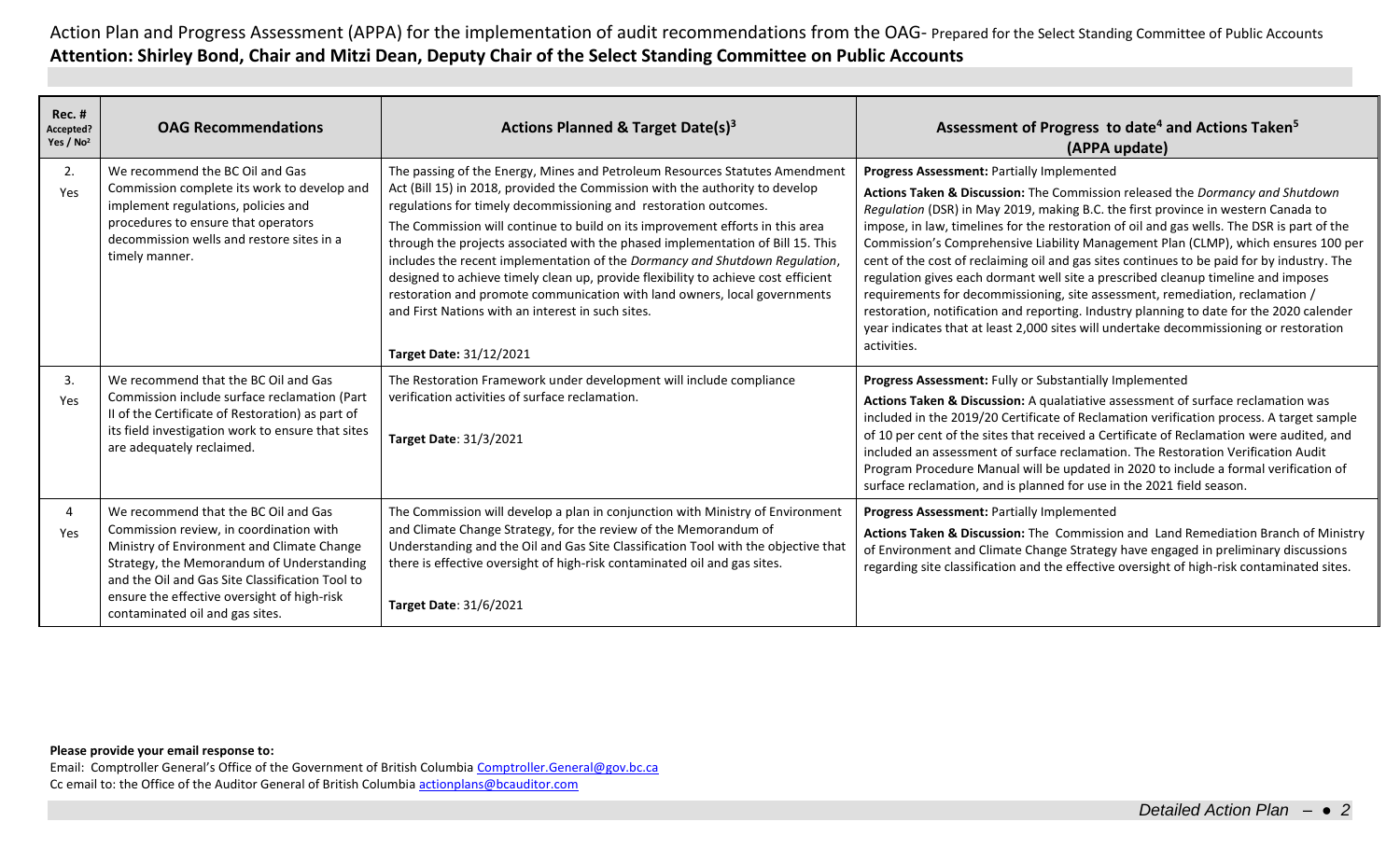| $Rec.$ #<br>Accepted?<br>Yes / $No2$ | <b>OAG Recommendations</b>                                                                                                                                                                                                                                                                                   | Actions Planned & Target Date(s) <sup>3</sup>                                                                                                                                                                                                                                                                                                                                                     | Assessment of Progress to date <sup>4</sup> and Actions Taken <sup>5</sup><br>(APPA update)                                                                                                                                                                                                                                                                                                                                                                       |
|--------------------------------------|--------------------------------------------------------------------------------------------------------------------------------------------------------------------------------------------------------------------------------------------------------------------------------------------------------------|---------------------------------------------------------------------------------------------------------------------------------------------------------------------------------------------------------------------------------------------------------------------------------------------------------------------------------------------------------------------------------------------------|-------------------------------------------------------------------------------------------------------------------------------------------------------------------------------------------------------------------------------------------------------------------------------------------------------------------------------------------------------------------------------------------------------------------------------------------------------------------|
| 5<br>Yes                             | We recommend that the BC Oil and Gas<br>Commission continue to partner with local<br>First Nations to identify and implement<br>improvements to restoration policies and<br>practices.                                                                                                                       | The Commission will continue partnering with First Nations from northeast B.C.<br>to restore former oil and gas industry sites and utilize the learnings from these<br>pilot programs in the Restoration Framework.<br>The Commission will continue to consult on the implementation of the Dormancy<br>and Shutdown Regulation with First Nations from northeast B.C.<br>Target Date: 31/12/2021 | Progress Assessment: Partially Implemented<br>Actions Taken & Discussion: Pilot projects have been implemented with three First<br>Nations, with plans for projects being discussed with three others. Specifically, the<br>earthworks and/or planting has been completed on sites with Doig River First Nation, Fort<br>Nelson First Nation, and Saulteau First Nations. Discussions are being held on expansion<br>of the pilot program with other communities. |
| 6<br>Yes                             | We recommend that the BC Oil and Gas<br>Commission report annually on the outcomes<br>of site restoration activities to ensure<br>transparency and accountability to the<br>legislature, the public and First Nations.                                                                                       | The Commission will report on the development and implementation of various<br>projects associated with the Restoration Framework, including annual outcomes<br>of site restoration as a component of its transparency initiative.<br><b>Target Date: 31/06/2021</b>                                                                                                                              | Progress Assessment: Partially Implemented<br>Actions Taken & Discussion: The 2017/18 and 2018/19<br>Orphan Site Reclamation Fund Annual Report summarizes Orphan restoration statistics,<br>and the annual Certificate of Restoration (CoR) Report summarizes overall CoR statistics.                                                                                                                                                                            |
| $\overline{7}$<br>Yes                | We recommend that the BC Oil and Gas<br>Commission manage the environmental risks<br>of legacy sites by using a risk-based approach<br>to ensure that any contamination is identified<br>and addressed, including setting timelines for<br>completing the work, and monitoring and<br>reporting on progress. | The Commission will develop and implement a plan to manage legacy sites. The<br>risk-based approach will include:<br>Defined environmental risks.<br>Timelines based on risk and the availability of resources.<br>Transparent reporting.<br>$\bullet$<br>Monitoring based on risk and the availability of resources.<br>$\bullet$<br>Target Date: 31/12/2021                                     | Progress Assessment: Partially Implemented<br>Actions Taken & Discussion: Sites near water courses were visited to monitor impacts.<br>The Commission will take appropriate steps to address risks identified. A groundwater<br>and surface water vulnerability review tool is under development, that will be used to<br>help inform additional risk assessments and prioritize actions.                                                                         |
| 8<br>Yes                             | We recommend that the BC Oil and Gas<br>Commission continue work to understand the<br>long-term environmental risks of<br>decommissioned wells and restored sites, and<br>develop a plan to mitigate those risks.                                                                                            | Will develop a plan to explore the options with First Nations, Geoscience BC,<br>universities, industry and others.<br>Target Date: 31/12/2021                                                                                                                                                                                                                                                    | Progress Assessment: Partially Implemented<br>Actions Taken & Discussion: The Commission has developed an inspection program to<br>assess emissions or integrity risks of readily accessible sites. In addition, the Commision<br>will continue with aerial emissions surveys of remote decommissioned wellsites.                                                                                                                                                 |

## **Please provide your email response to:**

Email: Comptroller General's Office of the Government of British Columbia [Comptroller.General@gov.bc.ca](mailto:Comptroller.General@gov.bc.ca) Cc email to: the Office of the Auditor General of British Columbi[a actionplans@bcauditor.com](mailto:actionplans@bcauditor.com)